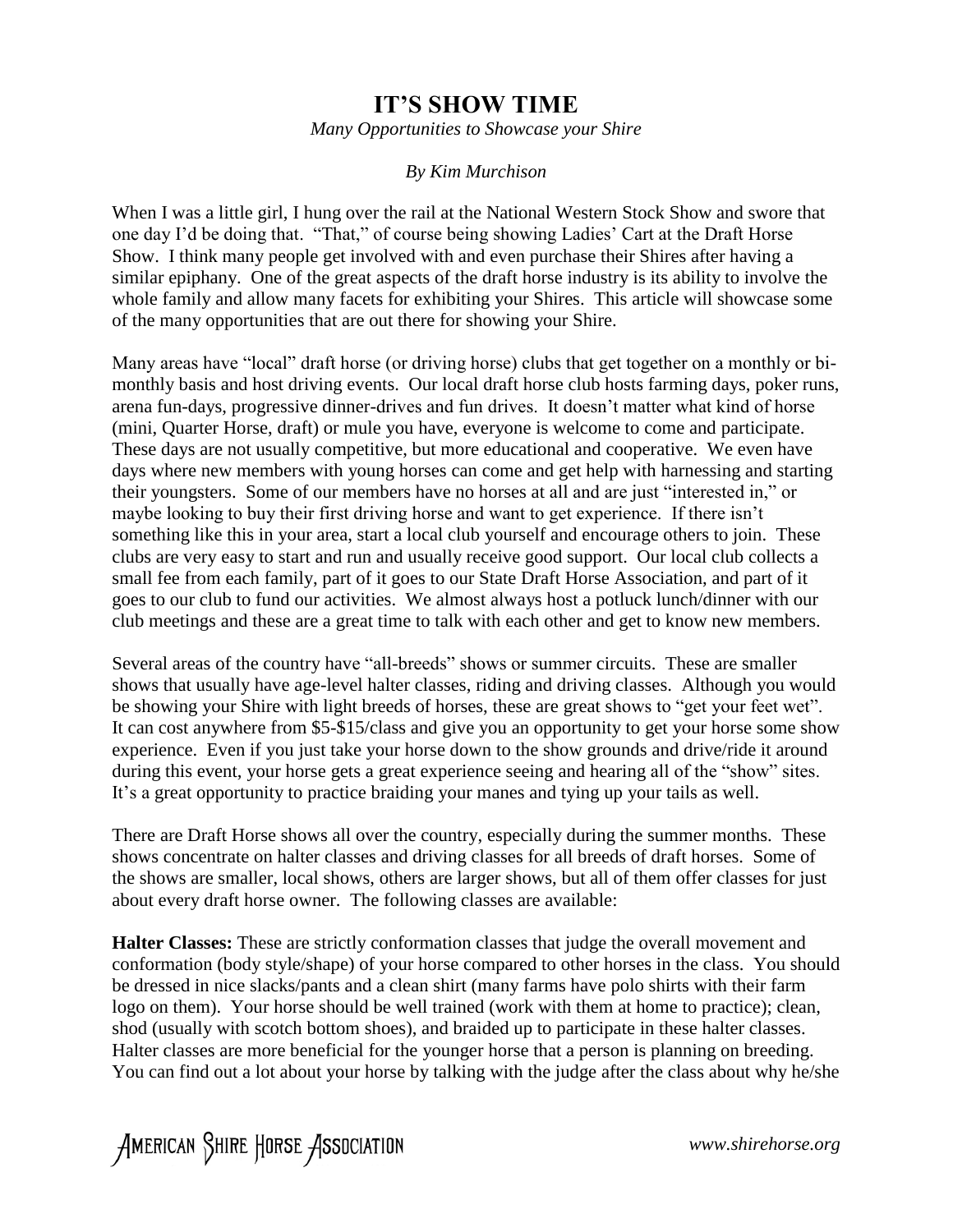placed your horse the way he/she did. Be prepared to hear about your horse's strong "points" as well as their "faults." These remarks are helpful in choosing what animal to "breed" that animal to down the road. You always want to breed them to a horse that will complement their conformation, not detract from it. Remember that each halter class is one person's opinion on that day and horses rarely place the same way twice.

**Pleasure Classes:** Some shows offer "pleasure classes" where the horses and drivers are judged on their "way of going" and "pleasantness to drive." Picture taking your horse for a drive down a country lane. In these classes you can show in breast-collar harness or even farm-type (nylon) harness as long as it's clean and fits properly. Your horse may be shod with Keg shoes or even barefoot, but should be clean and braided properly for the ensemble that they are pulling. You may see a men or ladies' pleasure driving cart class. The horses will be asked to walk, trot (usually a slow trot and fast trot), and back. Occasionally the judge will ask the drivers to perform other maneuvers as well to show how well the horse is broke to drive.

**Farm Classes:** These classes are offered for the people that use their animals mainly for farming purposes. Some of the classes that might be offered are: log skidding (team or single), farm team (on the rail and obstacle), and the feed team race. These classes should showcase the "drivability" of the horses and their willingness to work for their driver. They are judged on "way of going" (do they work together, are they serviceably sound) and ability to do the task at hand. Many classes work on a point or time system as well. These are fantastic classes to "practice" for at home and participate in, as they are "fun" and usually very "crowd-pleasing" as well.

**Amateur Classes:** These classes are offered for the "newer" people that are getting into showing draft horses. There are usually amateur cart and team classes in the draft horse division. These classes are usually judged 50% on the horses' look/movement/way of going and 50% on the driver's ability. These are great classes that allow newer drivers the chance to get out there and show and not have to compete with the people that have been doing this for several years in a professional capacity. This idea has carried over from the light horse breeds that have seen great participation by amateur owners. Drivers should have their horses well trained, clean, harness properly fitted, horse(s) braided and shod for these classes. Many of the judges will actually speak with the drivers in these classes to tell them what they "liked" about the drive and what could be improved upon in the future.

**Hitch Classes:** These classes are offered for anyone interested in competing from cart classes up to the 6- and 8-horse hitches. Whether you are showing a carthorse or a 6-horse hitch, these are the top of the industry as far as breeders and showmen that are showcasing their horses. The competition here is high and horses that participate in these classes should be in their prime. You'll see the fancy bio or patent-leather scotch-collared harnesses as well as show carts and hitch wagons. These horses are shod with scotch-bottom shoes, clean and fit, and all manes and tails are braided up.

**Youth Classes:** The draft horse industry emphasizes the youth classes as a way to build the draft horse industry in the future. You will see classes for youth (usually 8 years old to 18 years old) in halter, cart, and team. These classes are judged on the youths' ability to properly handle and